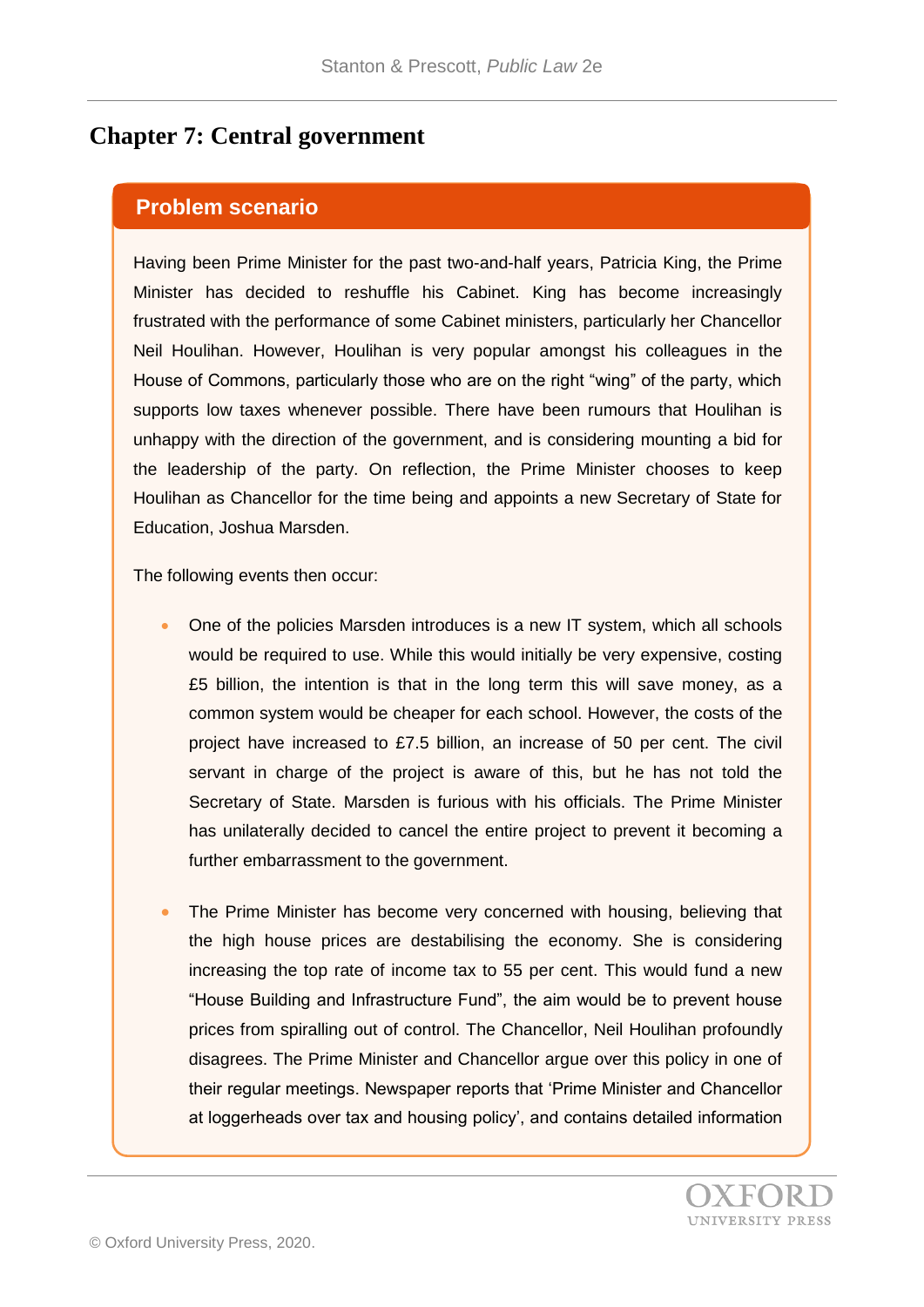about the proposed policy. Several Conservative MPs are concerned about this policy and seek assurances from the Prime Minister that the story does not reflect government policy.

 Finally, a Sunday newspaper has just published photos of Olivia Hill, the Secretary of State for International Development entering a hotel in London with a man who is not her husband in the early hours of the late on Wednesday night. They were also photographed at a restaurant earlier that evening. The newspapers have identified this man as Charles Holloway, a convicted fraudster. Further stories are published in the newspapers the following week, indicating that Hill has been seeing Holloway for at least six months and alleging that they are having an affair. It also emerges that Holloway has recently been appointed a director of Compassionate Food, a charity that provides food to war-torn countries, especially in the Middle East. It has since emerged that the Department for International Development has just agreed to grant Compassionate Food a grant of £1.5 million to support their activities.

Imagine that you were presented with this scenario and asked to consider the constitutional issues that arise from these facts.

The scenario raises three main issues. Firstly, whether the Prime Minister is able to sack his Chancellor, Neil Houlihan; secondly, whether the Education Secretary Joshua Marsden is responsible for the botched IT project; thirdly and finally, whether the International Development Secretary Olivia Hill has to resign. We will consider each of these in turn.

## (1) **Can the Prime Minister Sack the Chancellor?**

This is largely a matter of political judgment. The Prime Minister clearly has the power to sack his Chancellor. However, given Houlihan's standing in the party, it seems unlikely that Houlihan would be happy with another Cabinet position, as any other position is likely to be considered as a demotion. The dilemma for the Prime Minister is that if she sacks the Chancellor, he may ultimately launch a leadership bid. Consequently, keeping the Chancellor in position shows that the powers of the Prime Minister are, in practice, more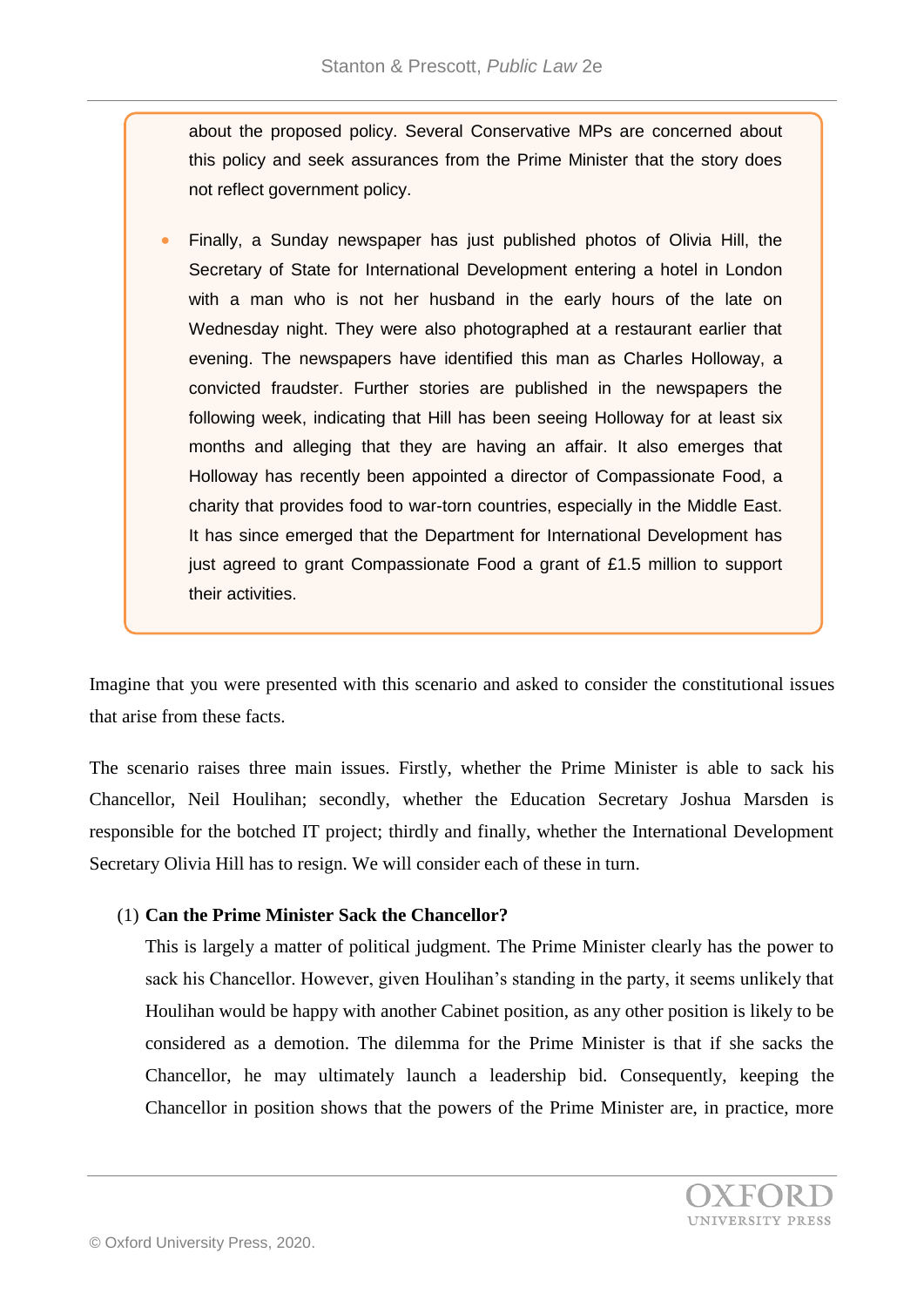restricted than it may initially appear. Keeping Houlihan also means that he remains bound by collective responsibility, which may be to the Prime Minister's advantage.

The manner in which the Prime Minister interacts with her minister is also notable. This is shown in how the debate over housing and increasing the rate of income tax has taken place outside of a Cabinet meeting; this shows how the most significant policy concerns are resolved through more informal meetings. This maybe appropriate if the matter is at an early stage and the views from other ministers do not appear to have been sought. The situation also indicates that the Chancellor has become an influential figure within the government, possibly due to the level of support he enjoys amongst his MPs.

It is also an example of how the Prime Minister has the potential to drive the policy agenda of the government, even without the initial approval of the relevant ministers. It's notable that the Secretary of State for Communities and Local Government (who has responsibility for Housing) has not been part of these discussions. If they find that collective responsibility means that they must defend this policy and they disagree with it, this may well cause problems for the Prime Minister. Ultimately, they could choose to resign from the government, particularly if they felt that they had been undermined by the Prime Minister by not being included in the discussions.

However, again the restraints on the Prime Minister are shown when the disagreement between the Prime Minister and the Chancellor over the policy has been leaked to the newspapers. It's unclear who is the source of the leak. It may be the Chancellor himself, with the aim of preventing the policy from developing any further. By contrast, the Prime Minister may have leaked it, in an attempt to undermine the Chancellor. On this occasion, it appears to have worked to the Chancellor's benefit, given the support he has from MPs. Should the Prime Minister pursue this policy, and others that are unpopular with MPs, they would be likely to increase the pressure on him. This shows an informal, political constraint on the power of the Prime Minister.

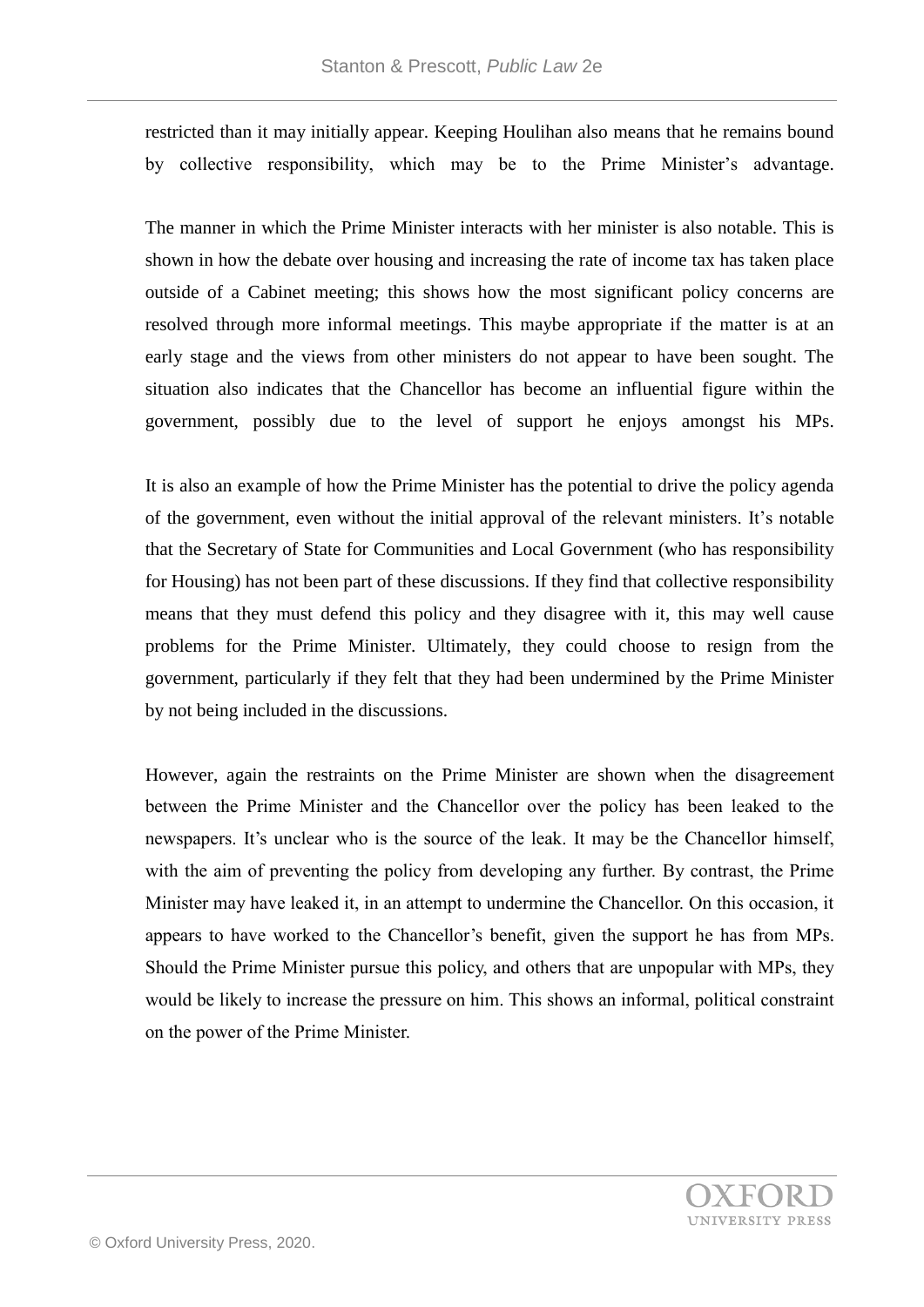## (2) **Will Joshua Marsden, the Education Secretary have to Resign?**

This is a major failure within the department, but it remains difficult to conclude that the Education Secretary must resign in this instance. The difficulties of establishing clear rules as to when ministers should resign is also shown, as this situation does not match any of the four Maxwell Fyfe principles outlined in Section 7.6.5. This appears to be a similar situation as to that within the Department of Transport and the franchise for West Coast Trains. In that instance, the blame fell on the civil servants, largely because they failed to inform the Secretary of State about the problem. This appears to have happened here with the Education Secretary.

(3) **Will the Secretary of State for International Development, Olivia Hill have to resign?** It is possible that the Hill will have to resign. The precedents regarding having an extramarital affair are unclear; sometimes it can trigger a resignation, while on other occasions it does not. The additional embarrassing factor is that the affair is with a convicted fraudster. This may raise questions about her judgment. Yet, identifying a breach of the Ministerial Code for these facts alone is difficult.

What is more likely to be problematic is the grant made by the Secretary of State's department to Compassionate Food. Here, there is a risk that the Secretary of State's public duties and private interests are in conflict. It's notable that the Ministerial Code also refers to perceptions of a conflict of interest in addition to actual conflicts.<sup>1</sup> This is likely to cause the Secretary of State some difficulty, particularly if it was proven that she was involved in making the decision to award the grant to Compassionate Food.

However, the ultimate arbiter of the Ministerial Code is the Prime Minister who is the 'ultimate judge of the standards of behaviour expected of a Minister'.<sup>2</sup> It is also notable that, it is the media that are driving the situation, as they are finding out more information that embarrasses the Secretary of State as they continue to investigate.

l

<sup>&</sup>lt;sup>1</sup> Ministerial Code, para 7.1.

<sup>2</sup> Ministerial Code, para 1.5.